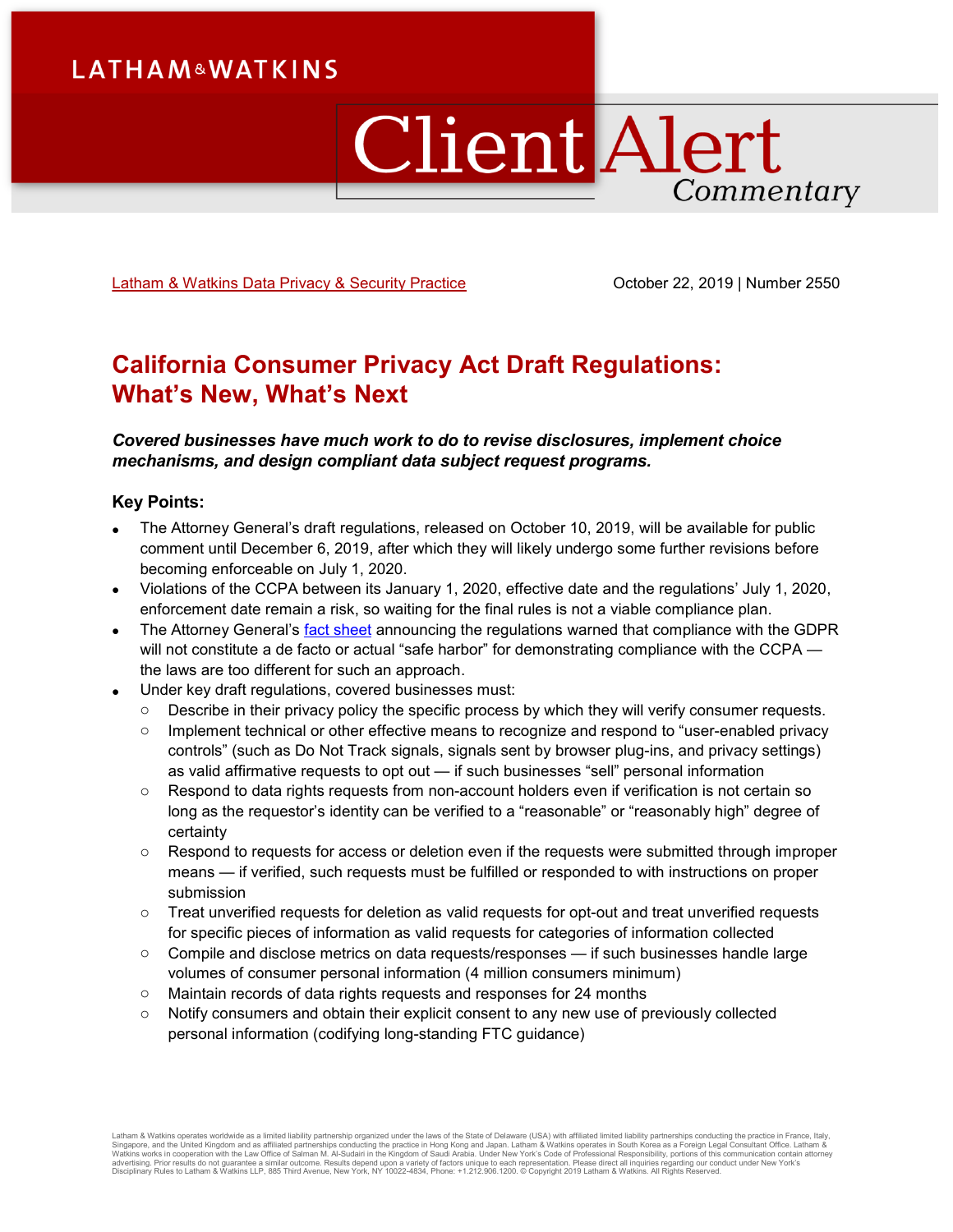# **CCPA Basics**

The California Consumer Privacy Act (CCPA) is now final — Governor Gavin Newsom signed the key amendments into law on October 11, 2019 — and will take effect on January 1, 2020.

The CCPA applies to companies doing business with and collecting personal information from California consumers (subject to certain threshold parameters). Among other things, the CCPA provides consumers with the following rights over their personal information: (i) the right to know the categories of personal information a business has collected about them, how it is used, and how it is sold or shared; (ii) the right to know the specific pieces of personal information collected or maintained about them; (iii) a (highly qualified) right to request the deletion of personal information; (iv) the right to opt out of the sale of their personal information; and (v) the right to not be discriminated against for exercising these aforementioned rights. The law also imposes transparency obligations that require covered businesses to disclose what information they collect, how it is used, how it is shared, as well as provide notice of available data rights.

The CCPA provides consumers a private right of action against a covered business for a data breach resulting from the business's breach of its "duty to implement and maintain reasonable security procedures and practices." The CCPA, however, does not provide a private right of action for any other violation of its other provisions.

# **Attorney General Enforcement Authority**

The Attorney General (AG) has significant enforcement authority to allege violation(s) of the CCPA against any covered business. The allegation triggers a 30-day period in which the business may cure the violation(s). If the covered business fails to cure, the AG may bring a civil action for the violation(s), which could result in an injunction and potential penalties of US\$2,500 per violation and US\$7,500 per intentional violation. Penalties for non-compliance calculated per violation could quickly reach substantial levels, especially for businesses with extensive amounts of personal information from many consumers.

The draft regulations add specificity to this enforcement authority. While regulations might seem more suggestive than authoritative, under California law, when a statute designates a state agency with rulemaking authority, the regulations promulgated under that authority have the force of law. In other words, the final regulations here will have equal legal force as the statutory text of the CCPA itself. Violations of the final regulations could trigger the same regulatory scrutiny and penalties as violations of the underlying statute.

Once the draft regulations are formally codified, they will be subject to judicial review. In past cases, the California Supreme Court has stated that it will declare regulations void when they fail to "conform to the legislative will" or "violate acts of the Legislature."<sup>1</sup> Regulations may also face scrutiny where an agency has made a "fundamental policy determination," such as undoing "a clearly established legislative priority."<sup>2</sup> Thus, challengers of these regulations may question to what extent they deviate from the underlying legislative will vis-à-vis the CCPA itself.

# **Regulations Explained**

Consistent with the broad statutory mandate to the AG to implement the law through detailed regulations, the draft regulations propose to augment the CCPA with new substantive requirements, and in general, to create significant new compliance burdens for covered businesses. Many aspects of the law require company-specific legal and occasionally economic analysis, which will be non-trivial and essential for companies to get right. Many commentators predict a widespread lack of material compliance, certainly as of the January 2020 effective date (when the final regulations will not even be out). Setting aside the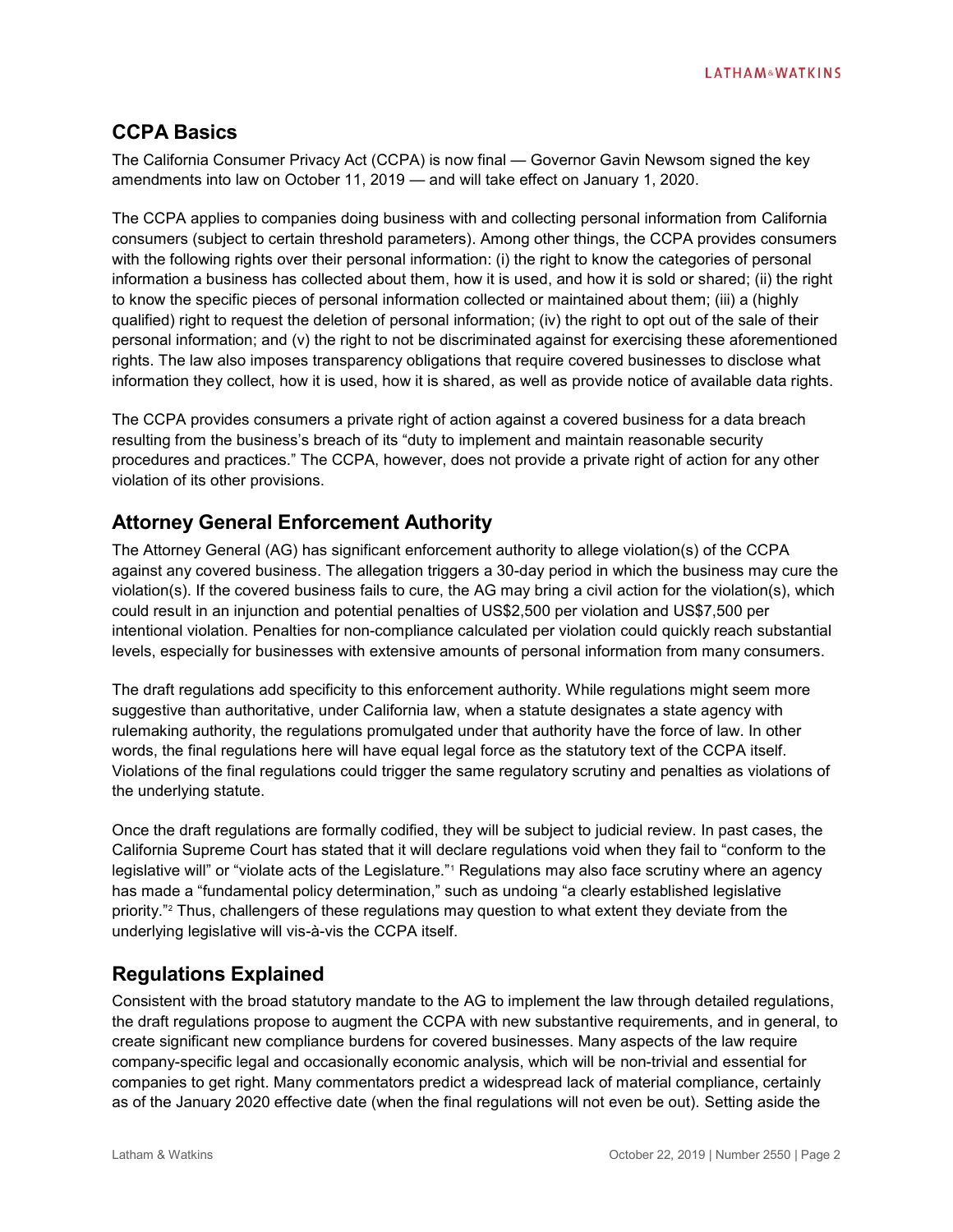chaotic legislative and rulemaking process, covered businesses should not delay coming into a defensibly compliant posture with the law, as informed by these draft regulations.

#### **Data Rights Requests**

*Covered businesses must recognize and treat consumers' use of technical privacy controls as valid requests to opt out.* Covered businesses must now treat "user-enabled privacy controls," such as browser plug-ins, privacy settings, Do Not Track requests, or "other mechanism," as valid requests to opt out for that browser or device, or, if known, for the consumer setting the controls. Covered businesses will need to implement tools and procedures to recognize and respond to signals or settings that consumers employ while browsing the internet. Unfortunately, the draft regulations do not provide an exhaustive list of what "user-enabled privacy controls" qualify as valid opt-out requests, adding ambiguity around what is required for compliance. And for covered businesses that use multi-level privacy settings across their site — allowing for different settings in different portions of the site — compliance with this regulation is even more complex. What this means for Internet of Things or other connected services is unclear. (The draft regulations retain a narrow focus on the web/browser environment, while the CCPA applies broadly to many other environments.)

*Covered businesses cannot deny an opt-out request based on a lack of verification.* The draft regulations confirm that requests to opt out do not need to be verified. Only if covered businesses believe — in good faith — that the unverified request is fraudulent can they deny the request.

*Covered businesses must help consumers cure certain deficiencies in their data requests.* When consumers submit data access and deletion requests that are verifiable but ignore a covered business's stipulated methods for receiving such requests or are otherwise technically deficient, the business cannot deny the request. The covered business must either fulfill the request or inform the consumer about how the request can be properly submitted.

*Covered businesses must treat a deletion request as an opt-out request if a requestor cannot be verified.* With respect to deletion requests, if a covered business cannot verify the consumer's identity, it must instead treat the request as one to opt out.

*Covered businesses must treat unverified requests for specific pieces of information as requests for categories of information.* When a covered business cannot successfully verify a request to access *specific pieces* of information, the business must inform the consumer that their identity could not be verified and then treat the request as if it is seeking the disclosure of *categories* of personal information (rather than deny it outright).

*Covered businesses must personalize their responses to requests for access, including requests seeking categorical information.* Covered businesses cannot simply link to their privacy policy or rely on a form response when consumers request to know the categories of personal information collected about them, the sources of the information, and with whom it is shared. Instead, covered businesses must provide individualized responses to such requests — with one two-part exception: if the business's response would be the same for all consumers, and the business's privacy policy discloses all the information that needs to be disclosed to the requestor.

*Covered businesses must not disclose personal information that will jeopardize the security of the data — and certain data can never be disclosed.* A covered business may not produce specific pieces of personal information to consumers in response to access requests if doing so poses a "substantial, articulable, and unreasonable risk to the security of the personal information, the consumer's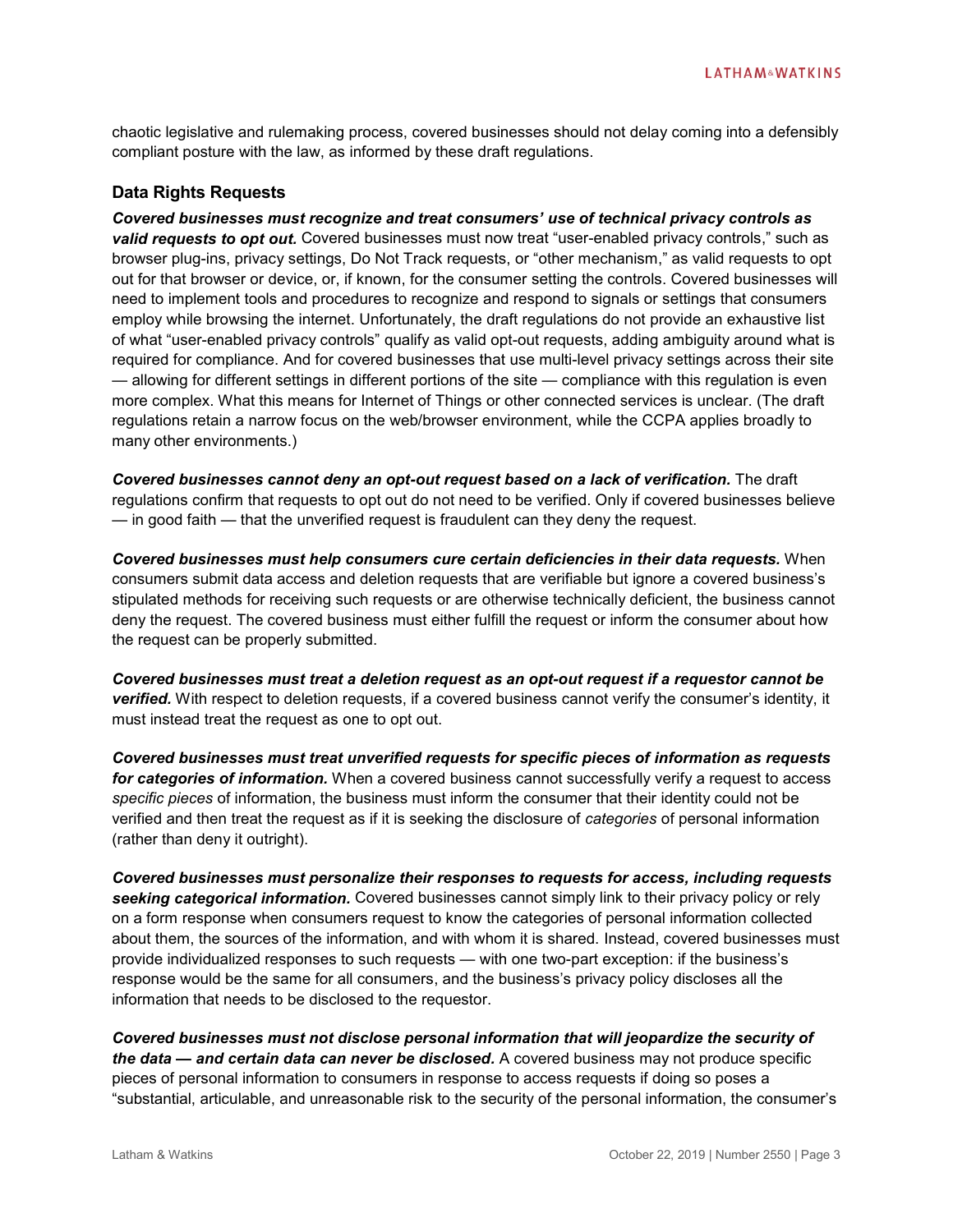account with the business, or the security of business's systems or networks." To avoid security risks, a covered business may *never* disclose Social Security numbers, driver's license numbers or other government-issued identification numbers, financial account numbers, any health insurance or medical identification numbers, account passwords, or security questions and answers to a requesting party.

*Covered businesses may execute deletion requests in different ways and must disclose the basis for denying such requests.* Upon receipt of a valid deletion request, covered businesses may either deidentify, aggregate, or permanently and completely erase the personal information. When a covered business denies a request for deletion, it must disclose the basis for denial.

*Covered businesses must implement a two-step confirmation process for deletion requests.* Upon receiving and responding to a verified request for deletion, covered businesses must implement a twostep confirmation process, requiring the consumer to submit the deletion request and then later separately confirm that they want their personal information deleted.

*Covered businesses — even those that are exclusively online — must provide a toll-free phone number to receive requests for access.* Contrary to the latest CCPA amendments — and thus potentially a dead letter under *Morris* and its progeny as explained above — the draft regulations require covered businesses (with no exceptions) to provide a toll-free phone number to receive requests for access. The draft regulations also state that covered businesses operating a website must implement an "interactive webform" as the second method to receive those same requests. While covered businesses can employ other means outside of a phone number and webform for requests for deletion, most businesses are likely to employ the same methods for both. With time still to make changes, the AG may revise the toll-free phone number requirement in the coming months to comport with the CCPA's language and allow email in lieu of a phone number for certain businesses.

#### **Verification and Consumer Identity**

*The draft regulations do not dictate the verification procedure — but there's no simple or universal path to a compliant process.* In designing a verification process to comply with the law, a covered business must weigh the sensitivity of the data in question, the risk of harm posed by unauthorized disclosure, and the available technology, among other factors. While this flexibility has some positive aspects, in practice, given the severity of the enforcement scheme, the impact for many covered businesses will be incurring the effort (and potentially direct expense) of seeking guidance on a consistent, defensible approach to verifying identity in light of the "specific pieces" of data maintained about a requestor.

*Consumers' identities must be verified using existing pieces of information when possible, and covered businesses must delete personal information collected only for verification purposes.* Where feasible, covered businesses should avoid collecting new information from consumers in order to verify their identity, and should instead use existing pieces of information. Should a business require additional information from a consumer for identity verification, the business must delete such information "as soon as practical" after processing the request.

*Covered businesses can rely on existing password-protected accounts to verify requestors' identities (with re-authentication).* For covered businesses receiving requests from consumers who maintain a password-protected account, the businesses may rely on their existing account verification methods when responding to such requests with one addition — consumers must be required to reauthenticate their identity before disclosing or deleting information.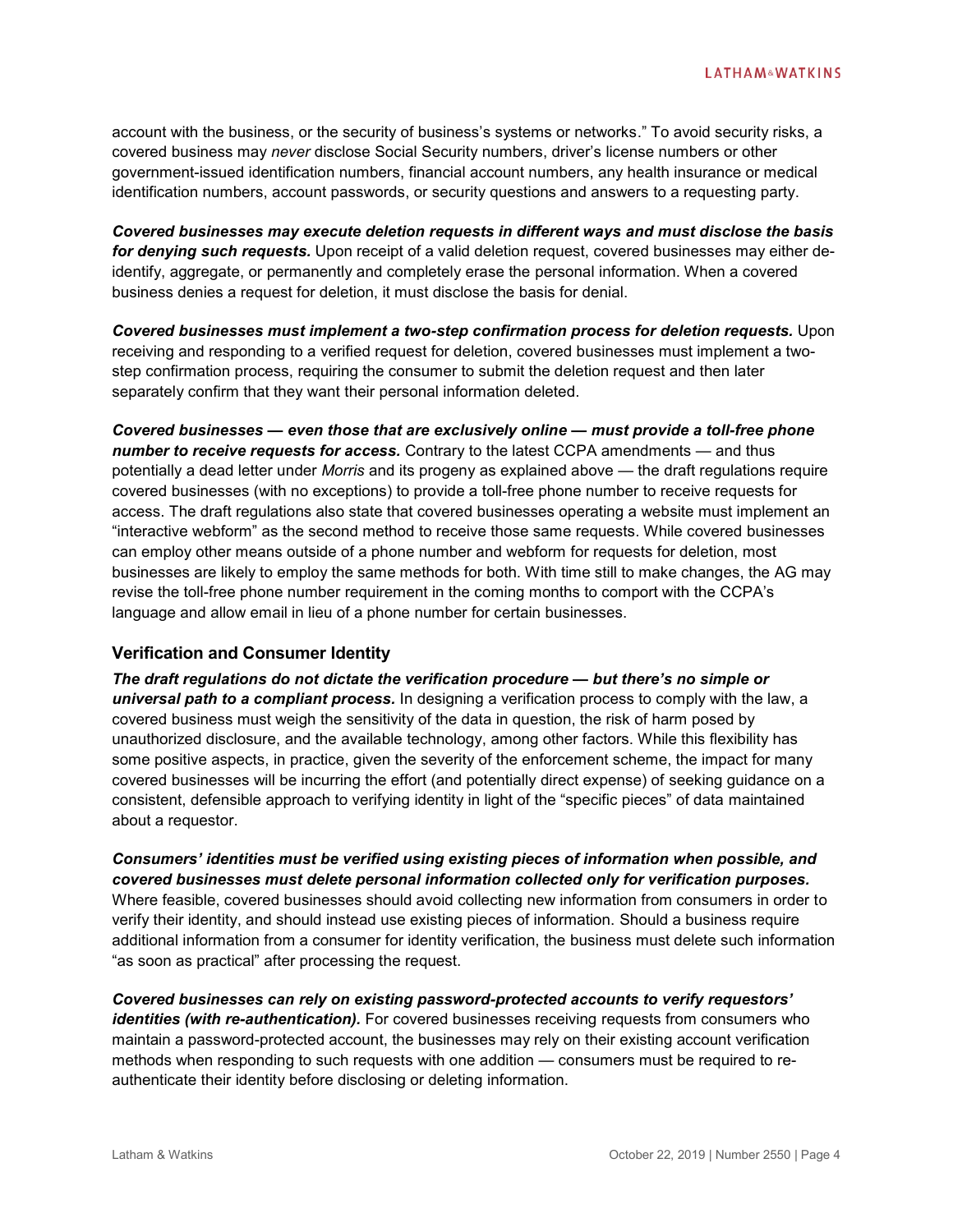*Identity verification poses unique challenges for non-account holders; as a solution, the draft regulations instruct covered businesses to apply a spectrum of confidence.* When a consumer does not have an account with a covered business, the draft regulations establish tiers of certainty required for verification. "Reasonable" certainty, where *two* data points must be matched between the consumer and business, is required when a consumer requests disclosure of categories of information. "Reasonably high" certainty, where *three* data points must be matched between the consumer and business, is required when a consumer requests specific pieces of information. Deletion requests may require "reasonable" or "reasonably high" certainty depending on the sensitivity of the data in question and the risk of harm posed by unauthorized deletion.

*Covered businesses need to assess which data elements span entire households in order to fulfill household-wide data rights requests.* Members of a household (defined by the draft regulations as "a person or group of people occupying a single dwelling") can band together and make joint household data access and deletion requests. Covered businesses must fulfill such requests by providing aggregate household information. Businesses may also respond to joint household requests for deletion by individually verifying the identities of the household members and then complying with the request.

#### **Notices and Privacy Policies**

*Covered businesses must give notice and obtain explicit consent when planning to reuse personal information they collected for a new, previously undisclosed purpose.* A covered business that wishes to use previously collected personal information for a new, previously undisclosed purpose must directly notify the consumer of this new use *and* obtain explicit consent from the consumer to use the personal information for this new purpose. Federal Trade Commission guidance has long recommended this purpose-limitation principle; the draft regulations simply codify it.

*Covered businesses must make privacy policies accessible to users with disabilities*. Under the draft regulations, privacy policies will be considered valid only if they are accessible to consumers with disabilities or provide instructions about how consumers can access the policy via alternative formats. Privacy policies must also be available in a printable format.

*Covered businesses must publish their verification processes in their privacy policy.* Covered businesses must describe in their privacy policies the process by which they will verify a consumer rights request and must disclose the specific pieces of information the consumer must provide in their request. For covered businesses that had been planning a quieter, more reactive ("see what comes in the door") approach to verifying data subject requests will need to update their plans. A verification process must be defined and posted in the privacy policy; covered businesses cannot merely invite consumers to send requests to an email address, phone number, or other source.

*Covered businesses must disclose how consumers can make requests through an authorized agent.* Under the CCPA, authorized agents may make data rights requests on behalf of consumers. The draft regulations require covered businesses to explain in their privacy policy how consumers can designate such an agent.

*Covered businesses that do not "sell" person information do not need to disclose the right to opt out.* A covered business has no obligation to notify consumers about their right to opt out of the sale of their personal information, *if* the covered business: (i) does not sell personal information during the time the opt-out notice is not posted, and (ii) discloses in its privacy policy that it does not *and will not* sell personal information.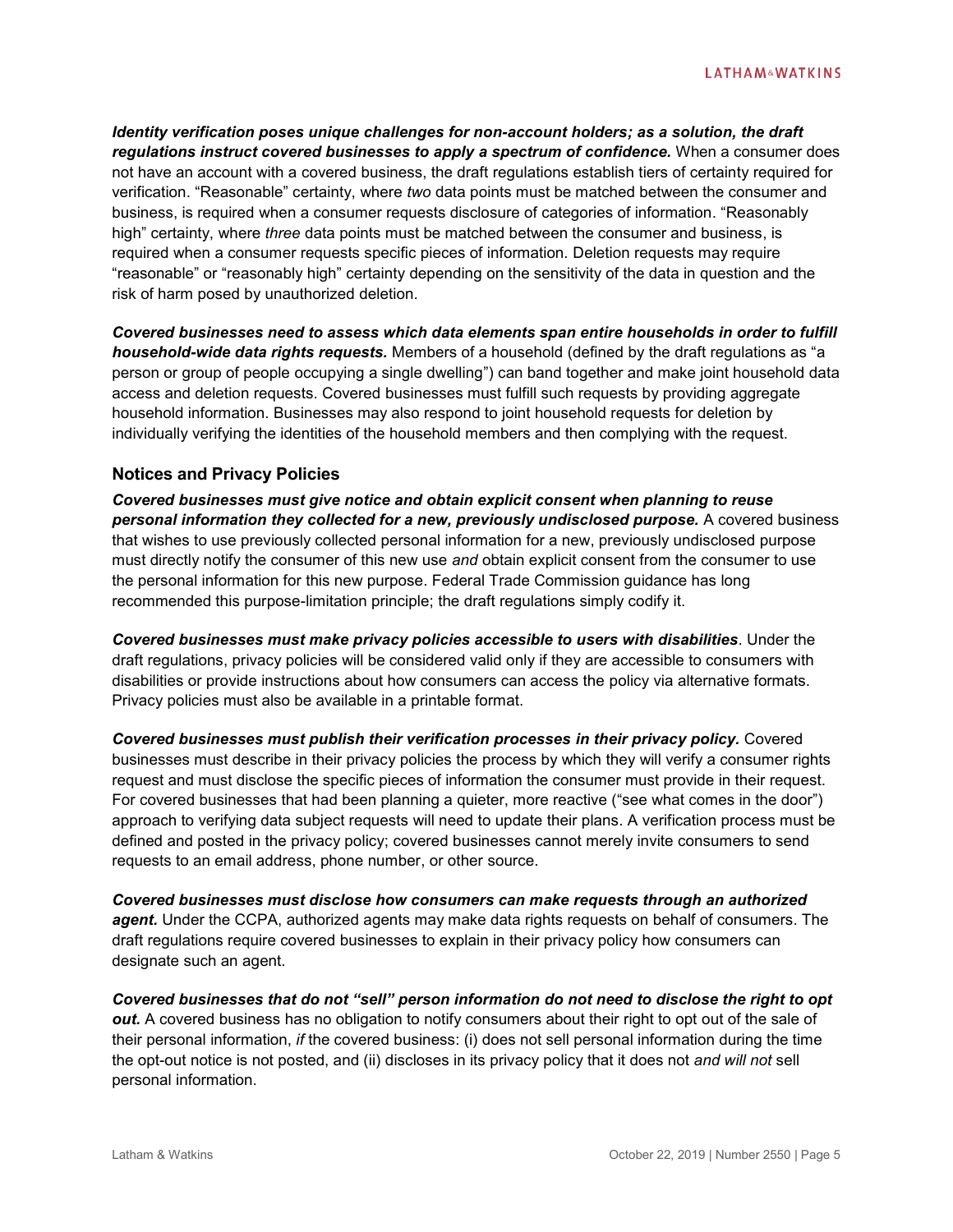*High-volume covered businesses must compile and disclose metrics regarding data rights requests.* Covered businesses that alone or in combination annually buy, sell, receive, or share for commercial purposes the personal information of four million or more consumers must compile metrics about how many data rights requests they receive each year, what the outcomes of each kind of request are, and the median number of days needed to process such requests. Such businesses must then disclose those metrics in their privacy policy (or link to them in the policy).

#### **Additional Compliance Requirements**

*Data rights requests and responses must be recorded and retained.* Covered businesses must maintain records of each data rights request received and how the business responded to it going back 24 months. The personal information retained for this purpose cannot be used for any other purpose.

*Covered businesses must provide ways to confirm a child's parent/guardian.* Covered businesses with actual knowledge that they collect the personal information of children under 13 must establish, document, and provide methods to determine that the person authorizing the sale of the child's personal information is in fact the child's parent or guardian.

*The draft regulations further restrict how a service provider can use personal information.* The draft regulations state that service providers must not use personal information received from one covered business for the purposes of helping another covered business. Such a limitation may inhibit service providers or vendors from conducting important activities, such as fraud prevention.

*Covered businesses that "sell" information collected indirectly from consumers must give or get proof of notice.* Covered businesses cannot "sell" personal information supplied by other businesses about consumers — *i.e.*, information not collected directly from consumers — unless the business first (i) confirms that the business supplying the information provided the consumer notice of selling at the time of collection *and* produces signed attestation that it gave such notice, *or* (ii) contacts the consumer directly to provide notice of selling and the consumer's right to opt out. Covered businesses that rely on this type of "selling" face significant and complex compliance burdens.

*Covered businesses must explain financial incentives and value of information.* For covered businesses that offer a financial incentive to consumers in exchange for them not exercising their CCPA rights, such businesses must notify the consumer about how this incentive works, including an explanation of why it is CCPA-compliant. The businesses must undertake and document "reasonable" and "good faith" methods to determine the value of consumer information, taking into account factors such as the expenses related to or revenue generated from the sale of consumer information.

*Covered businesses must train employees on the CCPA and these draft regulations.* Covered businesses must train employees who handle consumer requests on all that the CCPA requires with respect to those requests as well as instructions on how to submit such requests.

# **Final Considerations**

The draft regulations may still change and will not be enforceable until July 1, 2020, but enforcement will cover any violations starting on January 1, 2020. Covered businesses that have already put in effort to comply with the CCPA may still need to implement important and significant changes in light of these draft regulations and should not wait until the final regulations are released to take action. Other covered businesses that may be relying on their existing GDPR compliance work are on notice: GDPR compliance does not equal CCPA compliance. Such businesses should conduct a gap analysis right away to identify and remediate where the laws differ.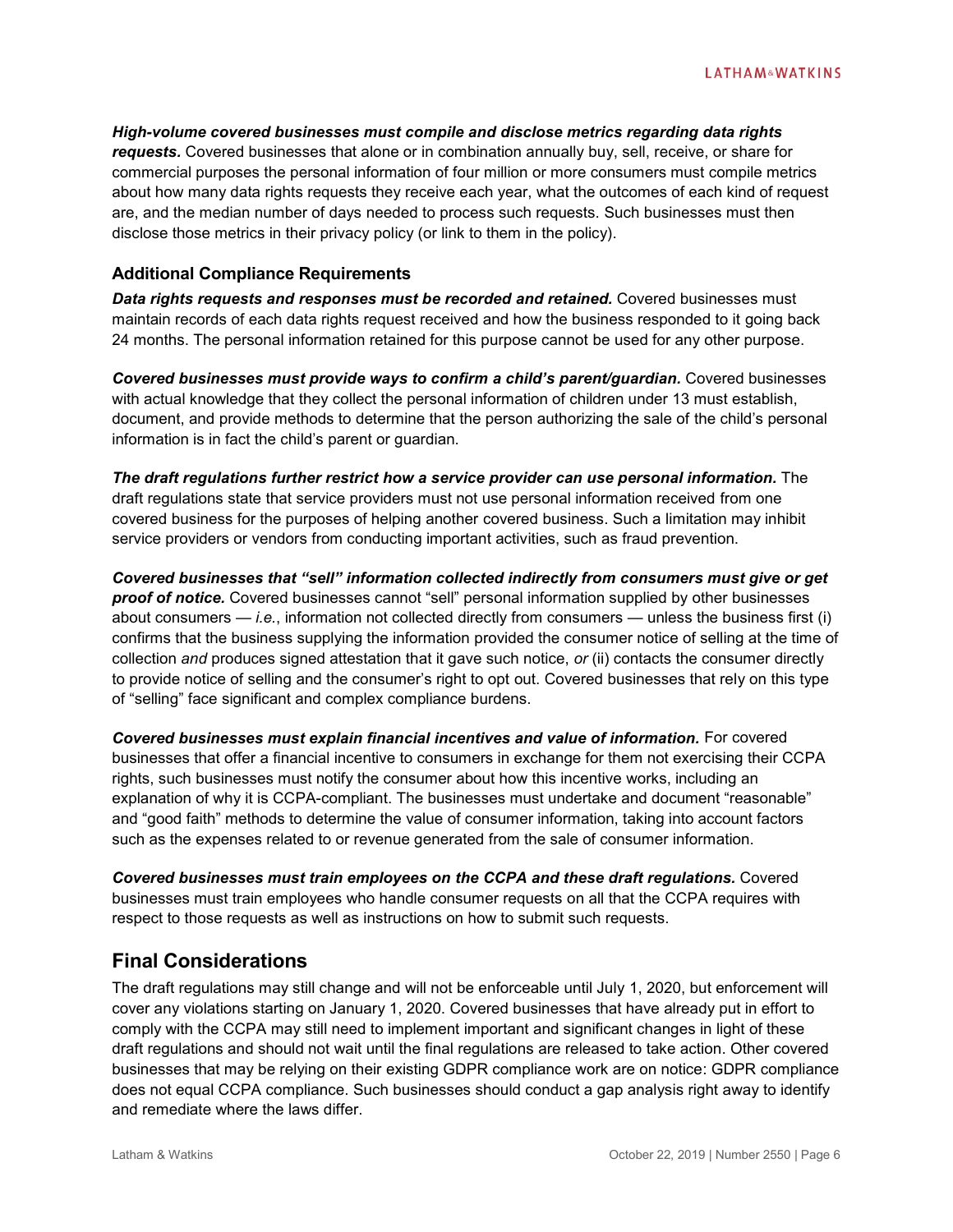If you have questions about this *Client Alert*, please contact one of the authors listed below or the Latham lawyer with whom you normally consult:

#### **[Jennifer Archie](https://www.lw.com/people/jennifer-archie)**

jennifer.archie@lw.com +1.202.637.2205 Washington, D.C.

#### **[Michael Rubin](https://www.lw.com/people/michael-rubin)**

michael.rubin@lw.com +1.415.395.8154 San Francisco

#### **[Robert Blamires](https://www.lw.com/people/robert-blamires)**

robert.blamires@lw.com +1.415.395.8142 San Francisco

#### **[Scott Jones](https://www.lw.com/people/scott-jones)**

scott.jones@lw.com +1.202.637.3316 Washington, D.C.

#### **[Marissa Boynton](https://www.lw.com/people/marissa-boynton)**

marissa.boynton@lw.com +1.202.637.3307 Washington, D.C.

#### **You Might Also Be Interested In**

[The California Consumer Privacy Act's Amendments Are Final: What Businesses Need to Know](https://www.lw.com/thoughtLeadership/california-consumer-privacy-act-amendments-are-final-what-businesses-need-to-know)

[California Consumer Privacy Act of 2018 May Usher in Sweeping Change](https://www.globalprivacyblog.com/legislative-regulatory-developments/california-consumer-privacy-act-of-2018-may-usher-in-sweeping-change/)

[FTC Hearings Discuss the State of Data Security in the 21st Century](https://www.lw.com/thoughtLeadership/FTC-Hearings-Data-Security-21st-Century)

[FTC Hearing Evaluates Regulatory Oversight of Big Data and Privacy](https://www.lw.com/thoughtLeadership/FTC-hearing-regulatory-oversight-big-data-privacy)

[FTC Opens Doors to New Approaches for Competition and Consumer Protection in the](https://m.lw.com/thoughtLeadership/lw-ftc-doors-minds-competition-consumer-protection-21st-century) 21st Century

[Deep Dive on Deep Learning: FTC Considers Artificial Intelligence](file:///C:/Users/sphythia/Local%20Data/Outlook/Temp/Deep%20Dive%20on%20Deep%20Learning:%20FTC%20Considers%20Artificial%20Intelligence)

[4 Questions to Consider When Dealing With Children's Data in the US](https://www.globalprivacyblog.com/gdpr/4-questions-to-consider-when-dealing-with-childrens-data-in-the-us/)

*Client Alert* is published by Latham & Watkins as a news reporting service to clients and other friends. The information contained in this publication should not be construed as legal advice. Should further analysis or explanation of the subject matter be required, please contact the lawyer with whom you normally consult. The invitation to contact is not a solicitation for legal work under the laws of any jurisdiction in which Latham lawyers are not authorized to practice. A complete list of Latham's *Client Alerts* can be found at [www.lw.com.](http://www.lw.com/) If you wish to update your contact details or customize the information you receive from Latham & Watkins, visit [https://www.sites.lwcommunicate.com/5/178/forms](https://www.sites.lwcommunicate.com/5/178/forms-english/subscribe.asp)[english/subscribe.asp](https://www.sites.lwcommunicate.com/5/178/forms-english/subscribe.asp) to subscribe to the firm's global client mailings program.